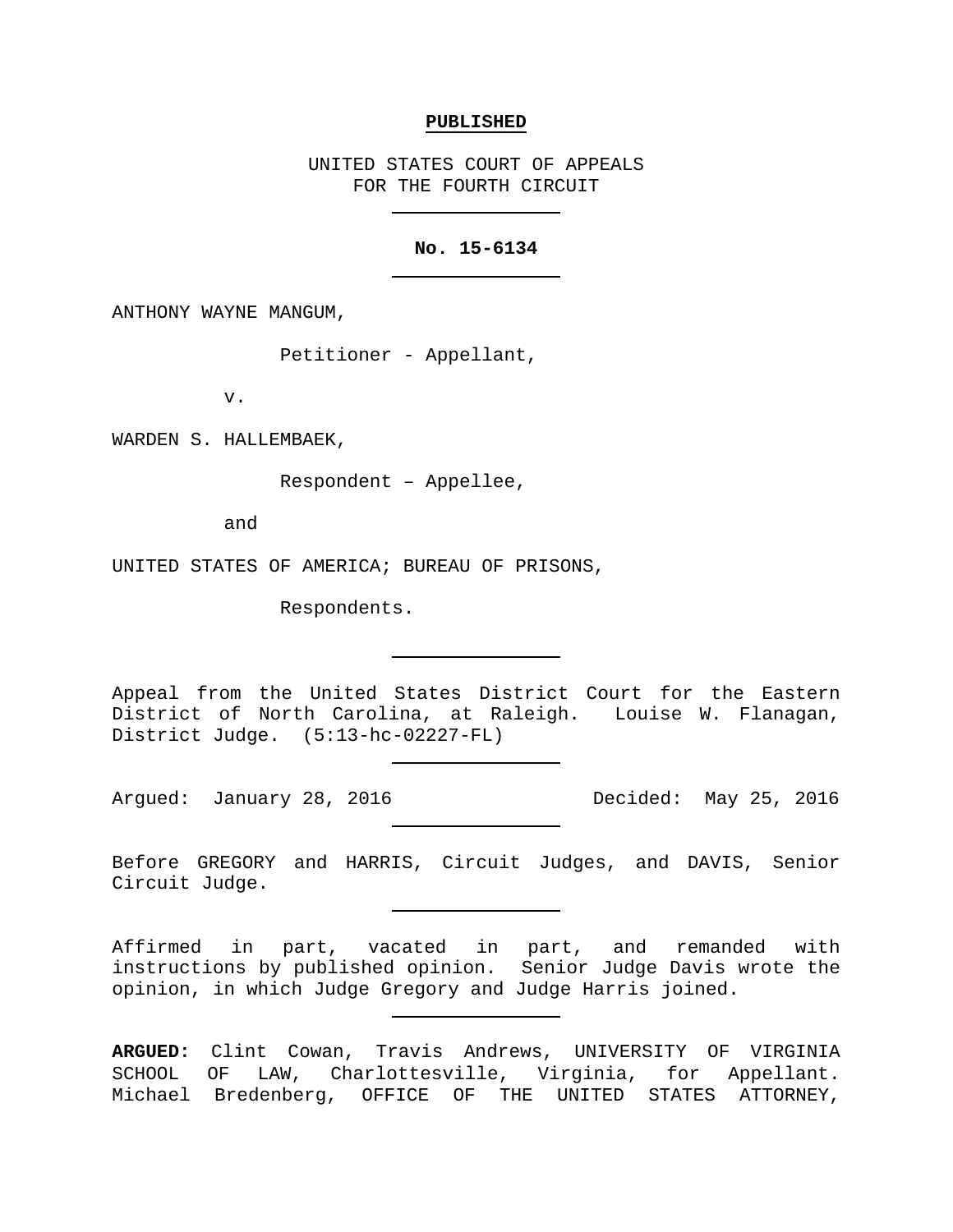Raleigh, North Carolina, for Appellee. **ON BRIEF**: Stephen L. Braga, Appellate Litigation Clinic, UNIVERSITY OF VIRGINIA SCHOOL OF LAW, Charlottesville, Virginia, for Appellant. Thomas G. Walker, United States Attorney, R.A. Renfer, Jr., Assistant United States Attorney, OFFICE OF THE UNITED STATES ATTORNEY, Raleigh, North Carolina, for Appellee.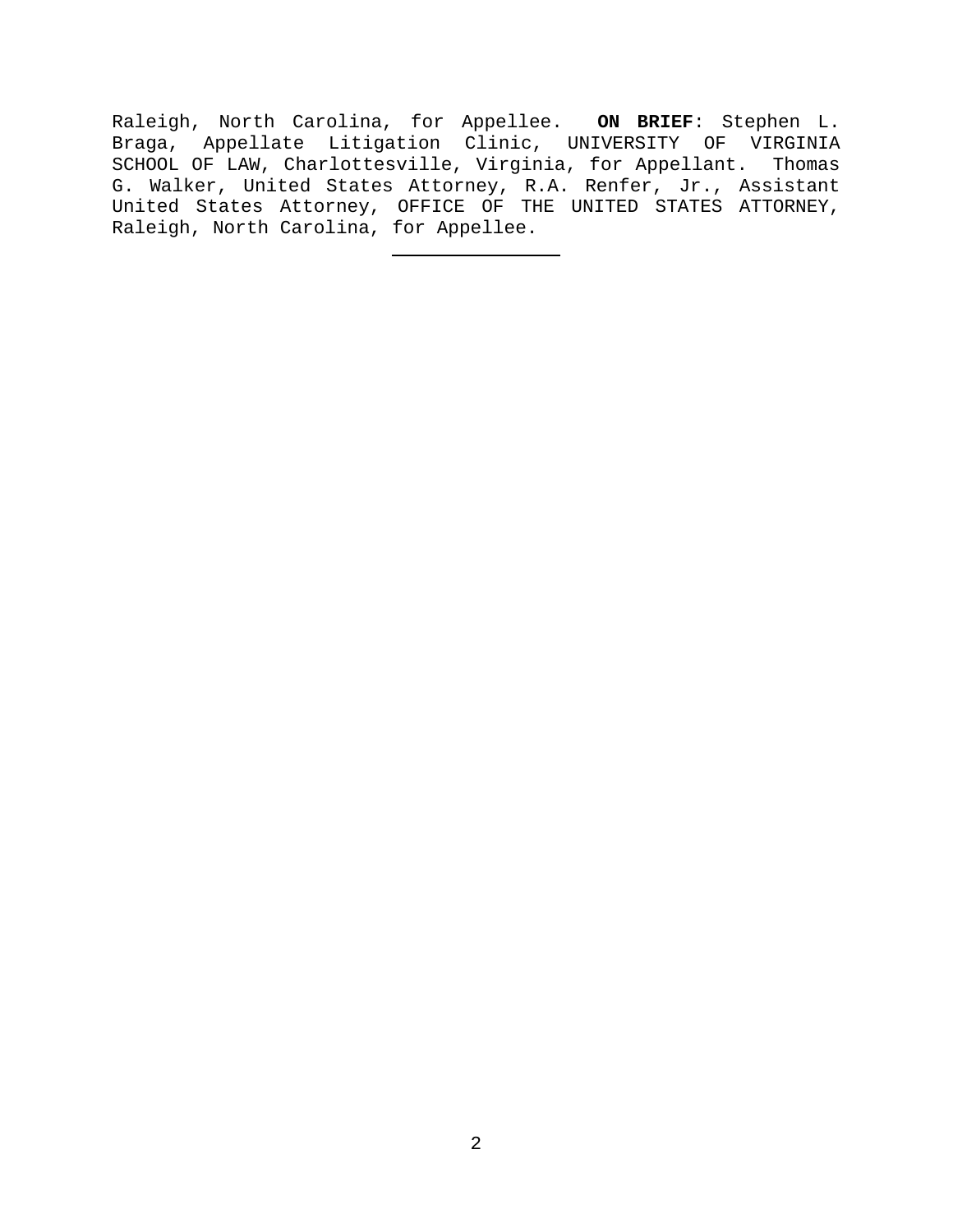DAVIS, Senior Circuit Judge:

Anthony Wayne Mangum appeals the district court's denial of his petition for a writ of habeas corpus under 28 U.S.C. § 2241, pursuant to which he challenged the computation of his federal sentence and, more specifically, the refusal of the federal Bureau of Prisons ("BOP") to designate nunc pro tunc a state facility for service of his federal sentence. Such a designation would have had the effect of crediting against Mangum's previously imposed federal sentence the time he spent in state prison on a subsequently imposed state sentence. And indeed, it is undisputed that the state sentencing judge, who imposed a sentence after the federal judge had imposed a sentence, desired exactly that result. The district court granted summary judgment in favor of appellee, the warden of Mangum's federal correctional institution, reasoning that the BOP had (1) correctly and appropriately calculated and executed Mangum's federal sentence and (2) permissibly exercised its discretion in denying a nunc pro tunc designation.

For the reasons explained within, although we find no error in the district court's analysis of the BOP's sentencing calculation, we conclude that the district court overlooked a two-pronged flaw in the BOP's exercise of its broad discretion in denying Mangum's requested nunc pro tunc designation. Accordingly, as we conclude that the BOP abused its discretion,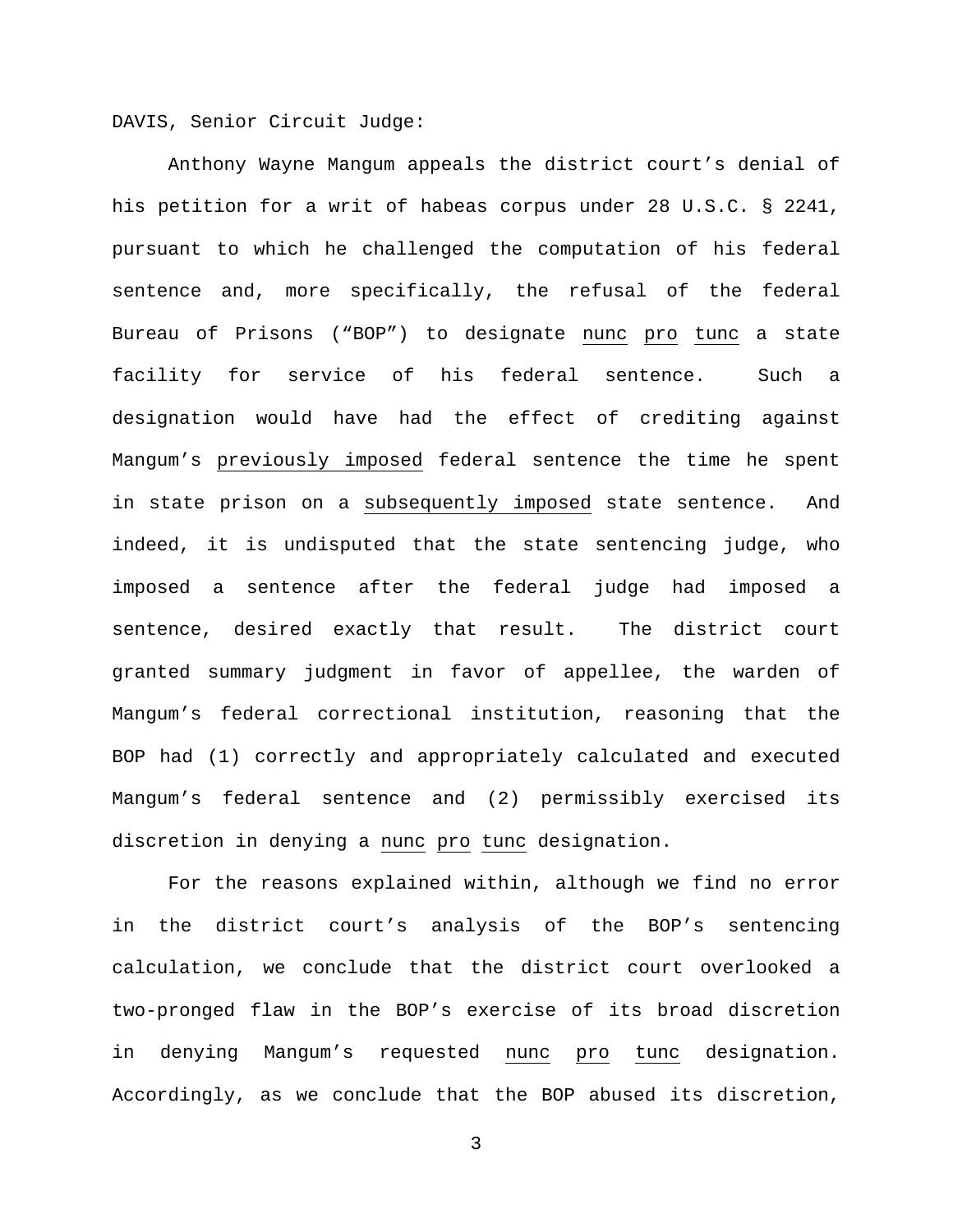we affirm the judgment in part, vacate in part, and remand the petition to the district court with instructions that the court remand Mangum's request for a nunc pro tunc designation to the BOP for further consideration.

I.

The facts underlying Mangum's serial arrests, convictions, and sentencings are undisputed.

Mangum was arrested by Oklahoma state authorities on drug charges on February 9, 2006, and released on bond five days later on February 14, 2006. On February 27, 2006, he was indicted for conspiracy to distribute cocaine base by a federal grand jury in the Middle District of North Carolina based on substantially the same conduct giving rise to his state drug charges. The state drug charges were dismissed, and a federal arrest warrant issued, but was not executed, at about that time; Mangum remained at liberty.

Several months later, on June 14, 2006, Mangum was rearrested by Oklahoma state authorities and charged with felony assault and battery with a dangerous weapon, misdemeanor possession of a fictitious driver's license, misdemeanor resisting an officer, and misdemeanor obstructing an officer.

On August 23, 2006, a federal magistrate judge in North Carolina issued a writ of habeas corpus ad prosequendum requesting that Oklahoma transfer Mangum to federal custody for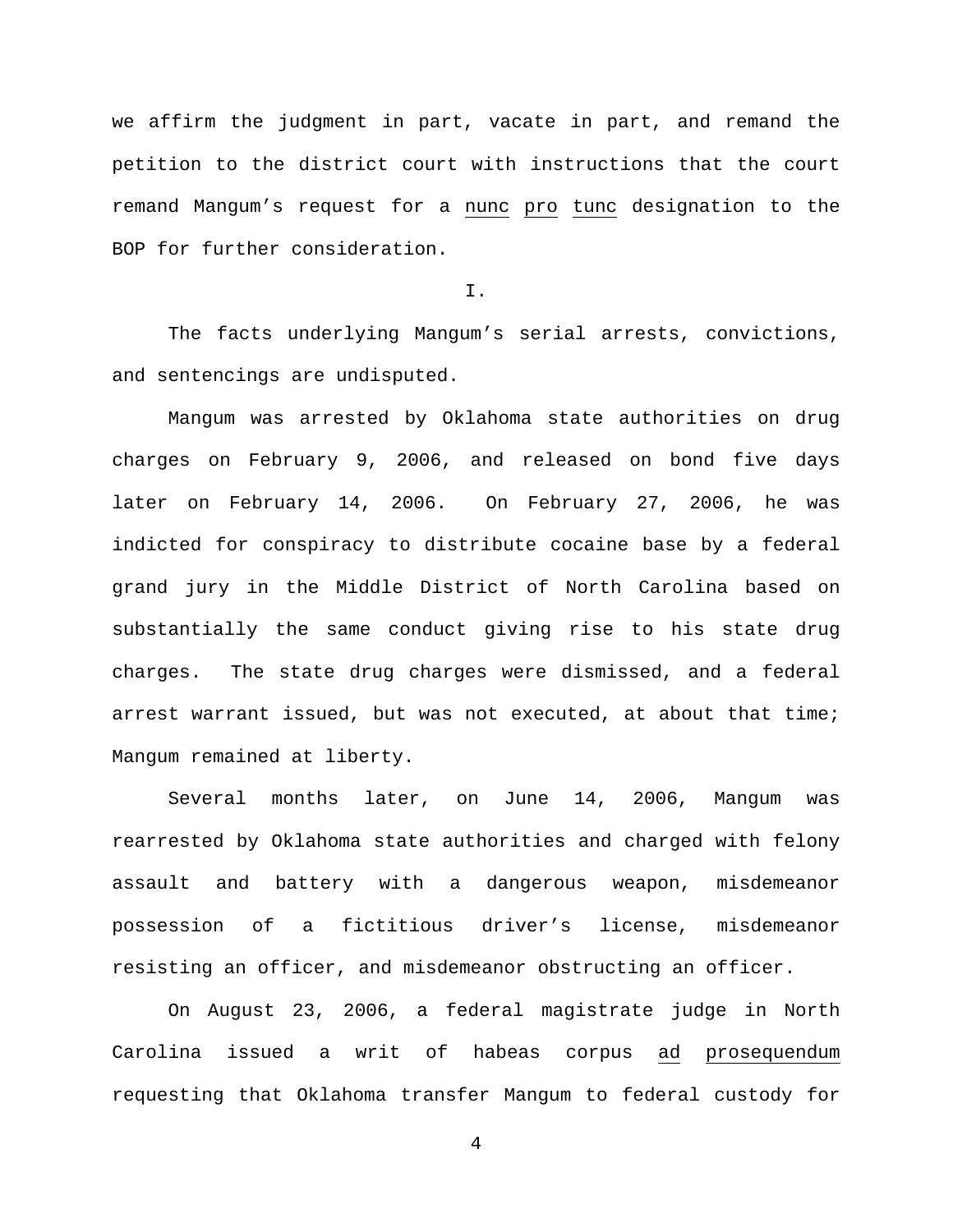proceedings in North Carolina, and Mangum shortly appeared in the Middle District of North Carolina to answer the charges there. On November 8, 2006, Mangum pled guilty in federal court to conspiracy to distribute cocaine base. He was sentenced on May 16, 2007, to 262 months' imprisonment and a five-year term of supervised release. Neither in its oral pronouncement of sentence nor in its written judgment did the district court state whether Mangum's federal sentence was to be served concurrently with or consecutively to any other sentence, including his yet-to-be-imposed state sentence in Oklahoma.<sup>[1](#page-4-0)</sup>

On October 27, 2007, federal authorities returned Mangum to Oklahoma for continuation and completion of the state proceedings arising from his June 14, 2006 arrest. On December 3, 2007, Mangum pled guilty to all four charges then pending against him. On December 5, 2007, a state judge sentenced Mangum to terms of imprisonment of ten, seven, one, and one year(s), respectively, as to each of the four charges, and specifically ordered that the state sentences run concurrently with each other and with the previously imposed North Carolina federal sentence. Thereafter, Mangum remained in the custody of Oklahoma while serving his state sentences. He was paroled to a

<span id="page-4-0"></span><sup>&</sup>lt;sup>1</sup> Indeed, the record before us lacks any evidence as to whether the federal sentencing court was even aware that Mangum might have been facing a state sentence after he was sentenced in federal court.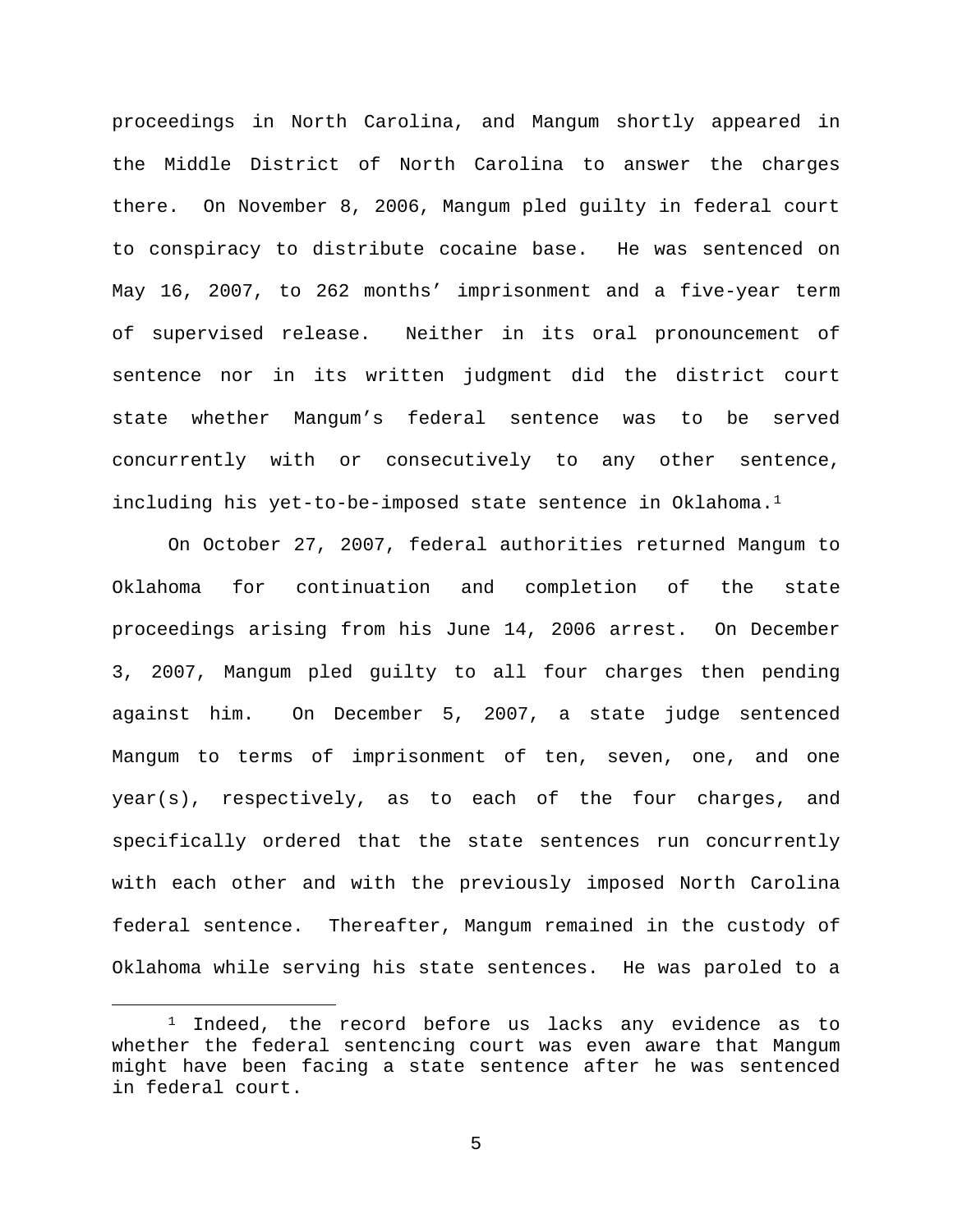federal detainer on January 13, 2011, when, according to the BOP, he commenced the actual service of his federal sentence in a BOP facility.

On January 3, 2013, at Mangum's request, the BOP analyzed whether to designate, nunc pro tunc, the Oklahoma prison as the place for service of Mangum's federal sentence pursuant to 18 U.S.C. § 3621.[2](#page-5-0) See Barden v. Keohane, 921 F.2d 476 (3d Cir. 1990). As part of its analysis, the BOP sought to contact Mangum's federal sentencing court in the Middle District of

## <span id="page-5-0"></span>2 Section 3621(b) provides in relevant part as follows:

(b) Place of imprisonment.--The Bureau of Prisons<br>designate the place of the prisoner's shall designate the place of the prisoner's imprisonment. The Bureau may designate any available penal or correctional facility that meets minimum standards of health and habitability established by<br>the Bureau, whether maintained by the Federal maintained Government or otherwise and whether within or without<br>the judicial district in which the person was the judicial district in which the person was<br>convicted, that the Bureau determines to be convicted, that appropriate and suitable, considering--

(1) the resources of the facility contemplated;

(2) the nature and circumstances of the offense;<br>(3) the history and characteristics of the the history and characteristics of prisoner;

(4) any statement by the court that imposed the sentence--

(A) concerning the purposes for which the<br>sentence to imprisonment was determined to be imprisonment was determined to warranted; or

(B) recommending a type of penal or correctional facility as appropriate; and

(5) any pertinent policy statement issued by the Sentencing Commission pursuant to section 994(a)(2) of title 28.

18 U.S.C. § 3621(b).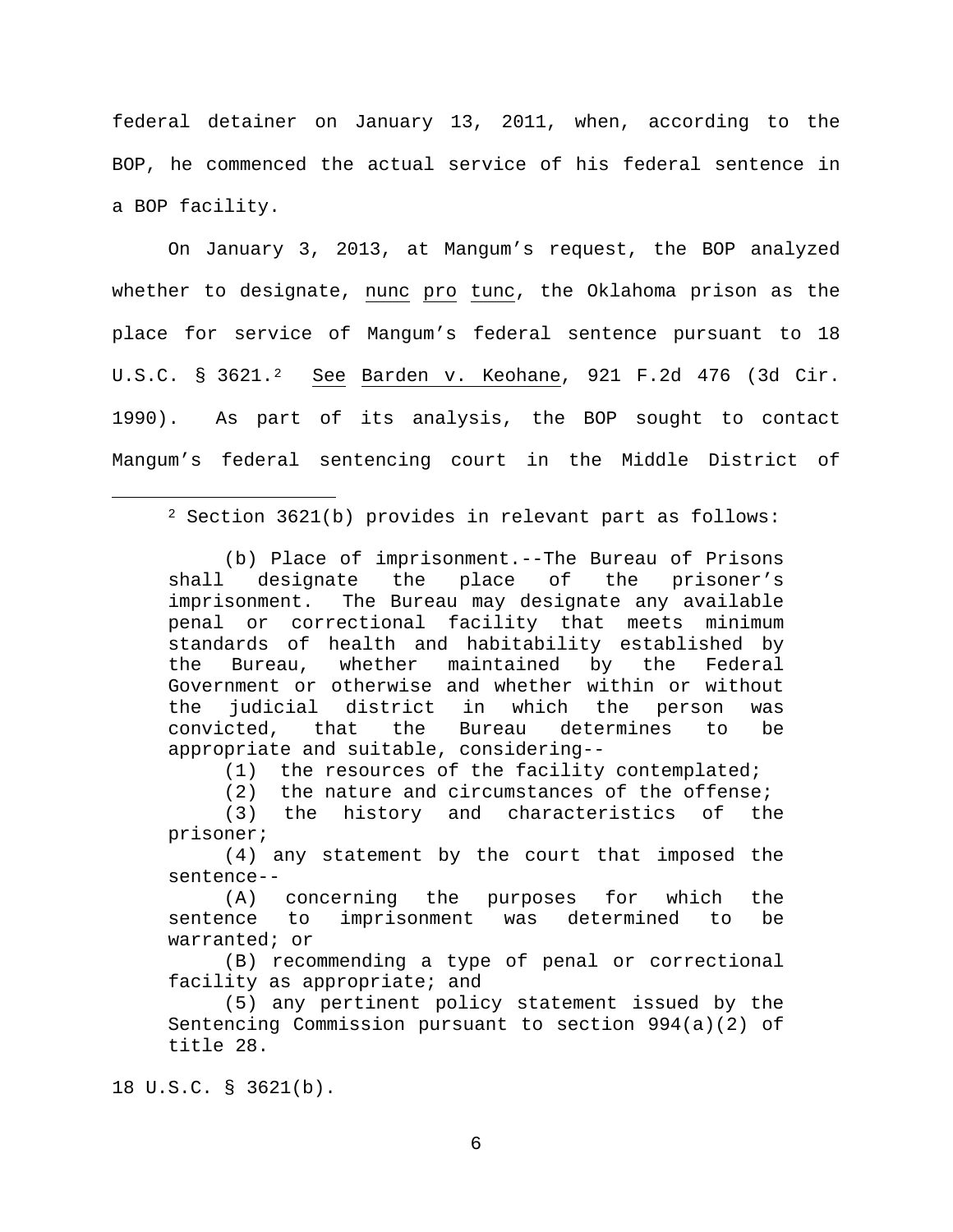North Carolina to inquire whether the court intended that the federal sentence should be treated as concurrent with or consecutive to the later imposed Oklahoma sentence. See supra note 2 (quoting 18 U.S.C. § 3621(b)(4)). For reasons not appearing in the record before us, the North Carolina federal district court judge never responded to the BOP. Thereafter, upon its review of the three (out of the five) statutory factors it thought relevant to a request for nunc pro tunc relief for an inmate such as Mangum, i.e., one who had completed his state sentence entirely and had been transferred to federal custody, the BOP declined to grant the nunc pro tunc designation of the Oklahoma state facility as the place Mangum would commence service of his federal sentence. In so doing, the BOP reasoned in part as follows:

Regarding factor (4), the federal Judgment was silent on whether your sentence should run consecutively or concurrently to any other sentence. Pursuant to Title 18 U.S.C. § 3584(a), "Multiple terms of imprisonment imposed at different times run consecutively unless<br>the court orders that the terms are to run the court orders that the terms are to run concurrently."

J.A. 61. Thus, the BOP's sentencing computation, coupled with its refusal to grant nunc pro tunc relief, effectively determined that the previously imposed federal sentence would be served consecutively to the later imposed state sentence, and this notwithstanding the clearly expressed intent of the state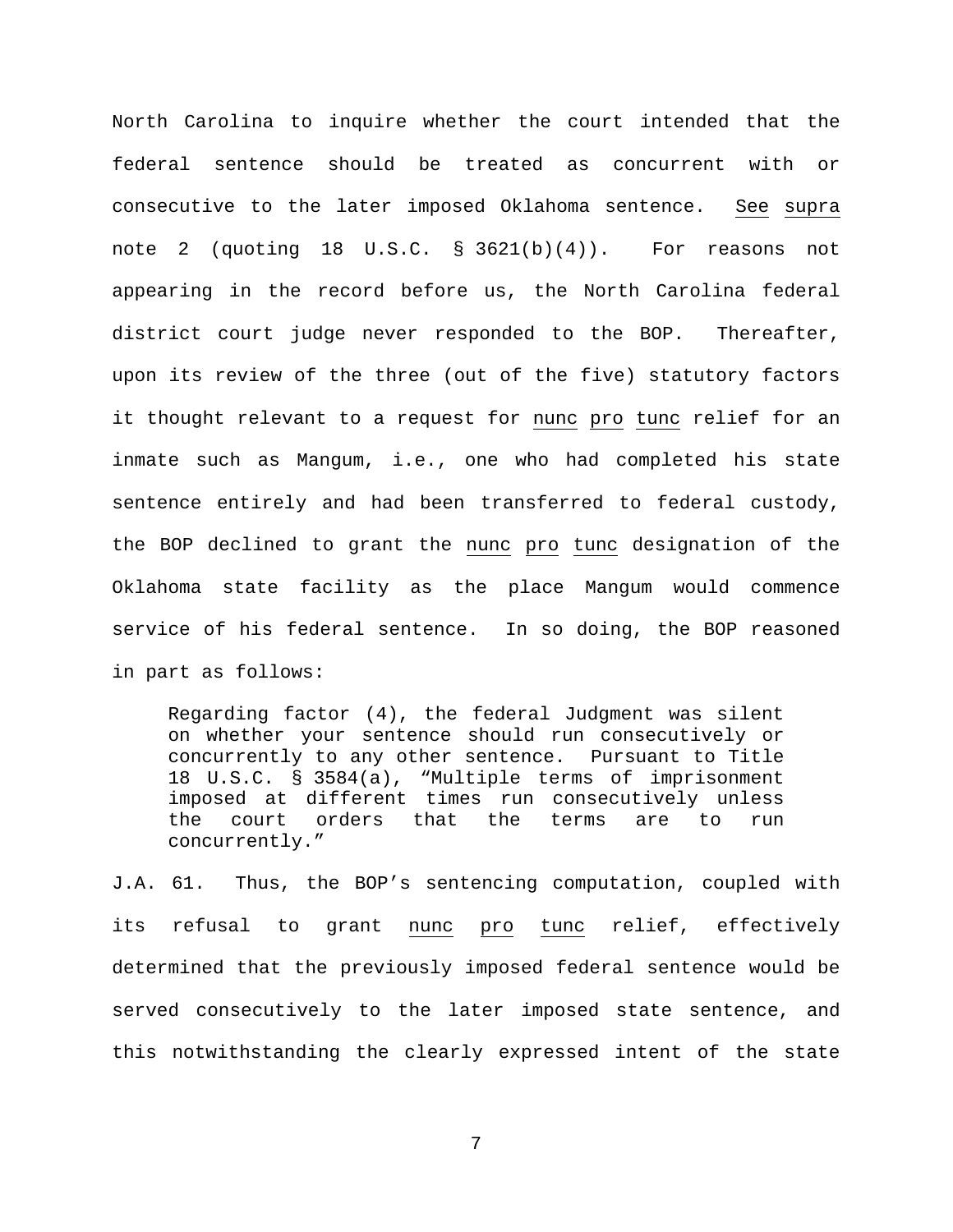sentencing court that its sentence be served concurrently with the federal sentence.

\* \* \* \* \*

On October 24, 2013, Mangum, acting pro se, filed the instant petition for a writ of habeas corpus pursuant to 28 U.S.C. § 2241 in the Eastern District of North Carolina, where he was being housed by the BOP. His petition sought credit, on the basis of several distinct theories, against his federal sentence for the time he spent serving his state sentence—from June 14, 2006 to January 13, 2011. Appellee, the warden of the BOP facility where Mangum is serving his sentence, filed a motion for summary judgment, which the district court granted in a thorough memorandum and order filed on December 29, 2014. Mangum filed a timely notice of appeal on January 27, 2015, and we appointed counsel and calendared the case for oral argument. We have jurisdiction pursuant to 28 U.S.C. § 2253.

### II.

Having had the benefit of comprehensive briefing by counsel appointed to represent Mangum<sup>[3](#page-7-0)</sup> and counsel for the warden, we conclude, with the exception noted below, that the district court correctly denied relief on Mangum's claims relating to

<span id="page-7-0"></span><sup>&</sup>lt;sup>3</sup> The panel expresses its gratitude for the excellent representation provided by appointed counsel, which has greatly aided this Court in its resolution of this appeal.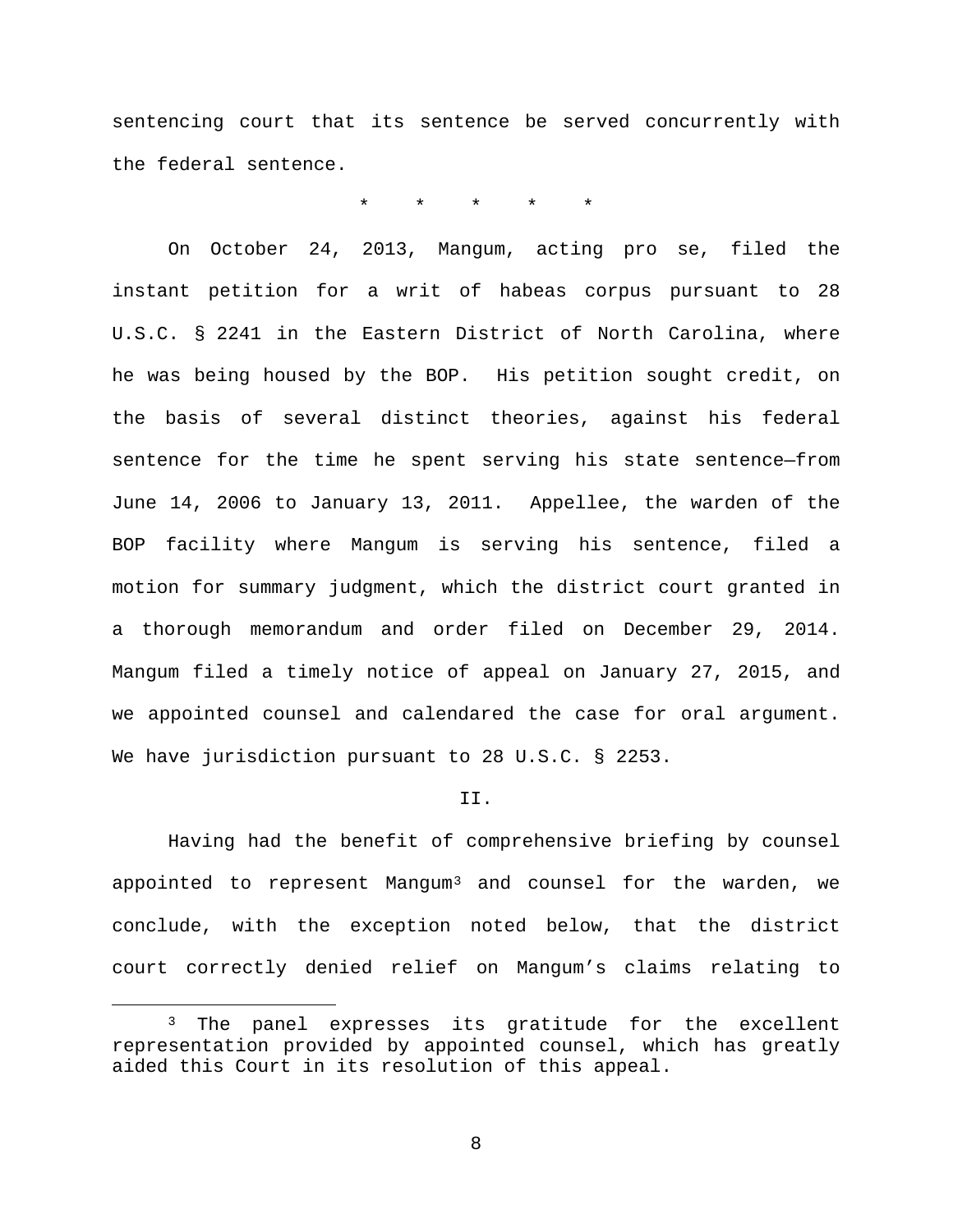calculation and execution of his sentence, and we affirm the judgment in part for the reasons stated by the district court. Mangum v. Warden, No. 5:13-hc-02227-FL (E.D.N.C. Dec. 29, 2014).

We discern legal error, however, and hence an abuse of discretion, cf. United States v. Rybicki, 96 F.3d 754, 757 (4th Cir. 1996), in the BOP's stated basis for its refusal to grant Mangum nunc pro tunc relief. Specifically, we hold that, in its consideration of the fourth statutory factor under § 3621(b) ("any statement by the court that imposed the sentence"), the BOP misapplied 18 U.S.C. § 358[4](#page-8-0)(a).<sup>4</sup> That is, in the face of the federal sentencing judge's silence as to the court's intention, the BOP invoked a presumption that the unelaborated federal sentence should be deemed to run consecutively to the later imposed state sentence, quoting the following language from § 3584(a): "Multiple terms of imprisonment imposed at different

18 U.S.C. § 3584(a).

<span id="page-8-0"></span> <sup>4</sup> Section 3584(a) provides in pertinent part as follows:

If multiple terms of imprisonment are imposed on a defendant at the same time, or if a term of imprisonment is imposed on a defendant who is already subject to an undischarged term of imprisonment, the terms may run concurrently or consecutively . . . . Multiple terms of imprisonment imposed at the same time run concurrently unless the court orders or the statute mandates that the terms are to run consecutively. Multiple terms of imprisonment imposed at different times run consecutively unless the court orders that the terms are to run concurrently.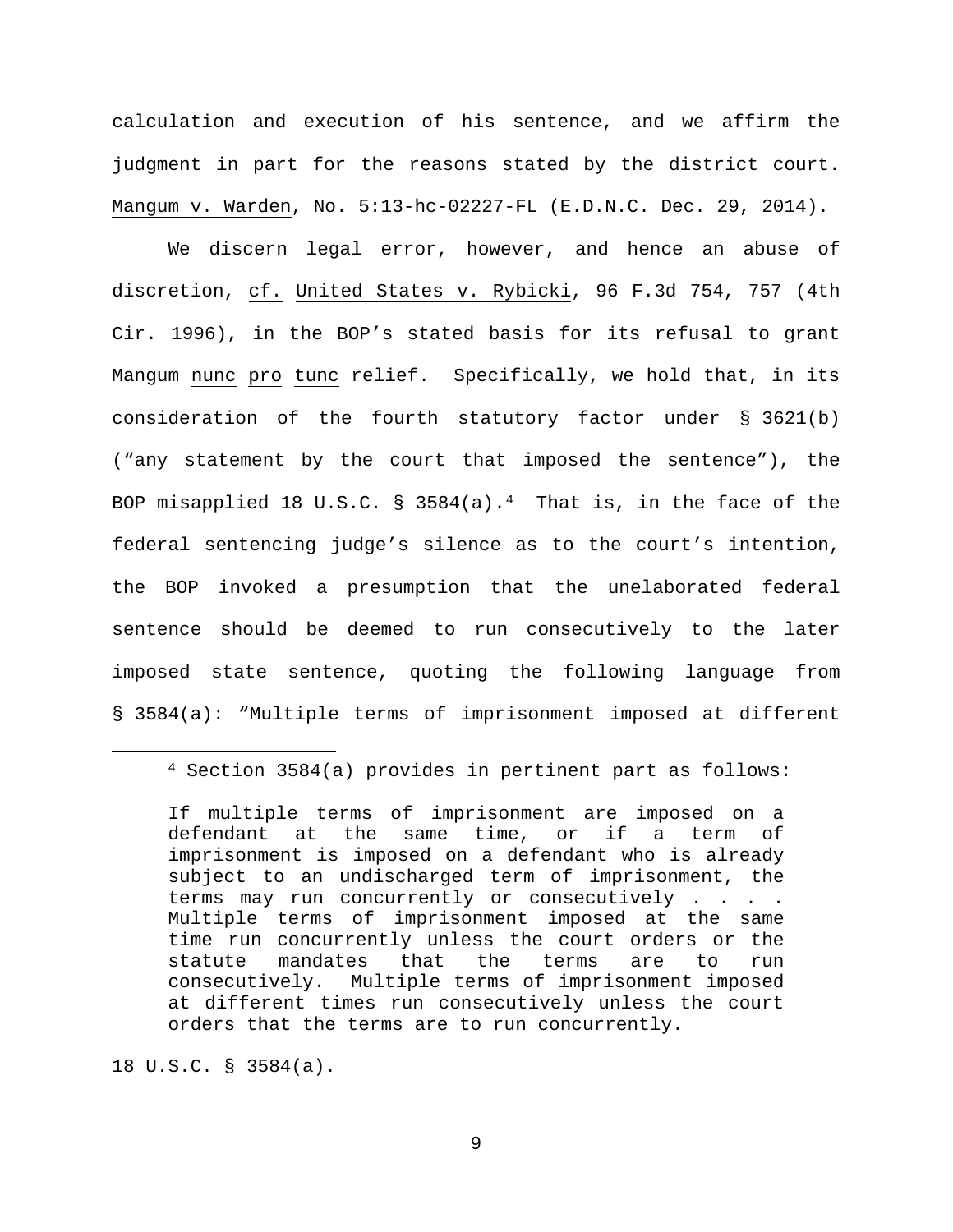times run consecutively unless the court orders that the terms are to run concurrently."

We conclude that the presumption relied on was inapplicable because, as the Supreme Court has clarified,

[t]he first subsection of [§ 3584(a)], which says when concurrent and consecutive sentences may be imposed, and specifies which of those dispositions will be assumed in the absence of indication by the sentencing<br>judge . . . addresses only "multiple terms of only "multiple terms of imprisonment . . . imposed . . . at the same time" and "a term of imprisonment . . . imposed on a defendant who is already subject to an undischarged term of imprisonment." Here the state sentence is not imposed at the same time as the federal sentence, and the<br>defendant was not already subject to that state defendant was not already subject to that state<br>sentence [at the time of the federal sentence sentencing]. . . . [Accordingly,] § 3584(a) does not cover this situation.

Setser v. United States, 132 S. Ct. 1463, 1467 (2012) (second, third, and fourth omissions in original) (quoting § 3584(a)); accord Abdul-Malik v. Hawk-Sawyer, 403 F.3d 72, 75 (2d Cir. 2005); McCarthy v. Doe, 146 F.3d 118, 121 (2d Cir. 1998). But see Romandine v. United States, 206 F.3d 731, 738 (7th Cir. 2000) (rejecting the Second Circuit's reading of § 3584(a)). The circumstances surrounding Mangum's serial convictions and sentencings do not fall within either of the two scenarios contemplated by the opening sentence of § 3584(a). Accordingly, we are constrained to agree with Mangum's assertion that the federal sentencing judge's silence does not and cannot give rise to a statutory presumption that the federal sentence should be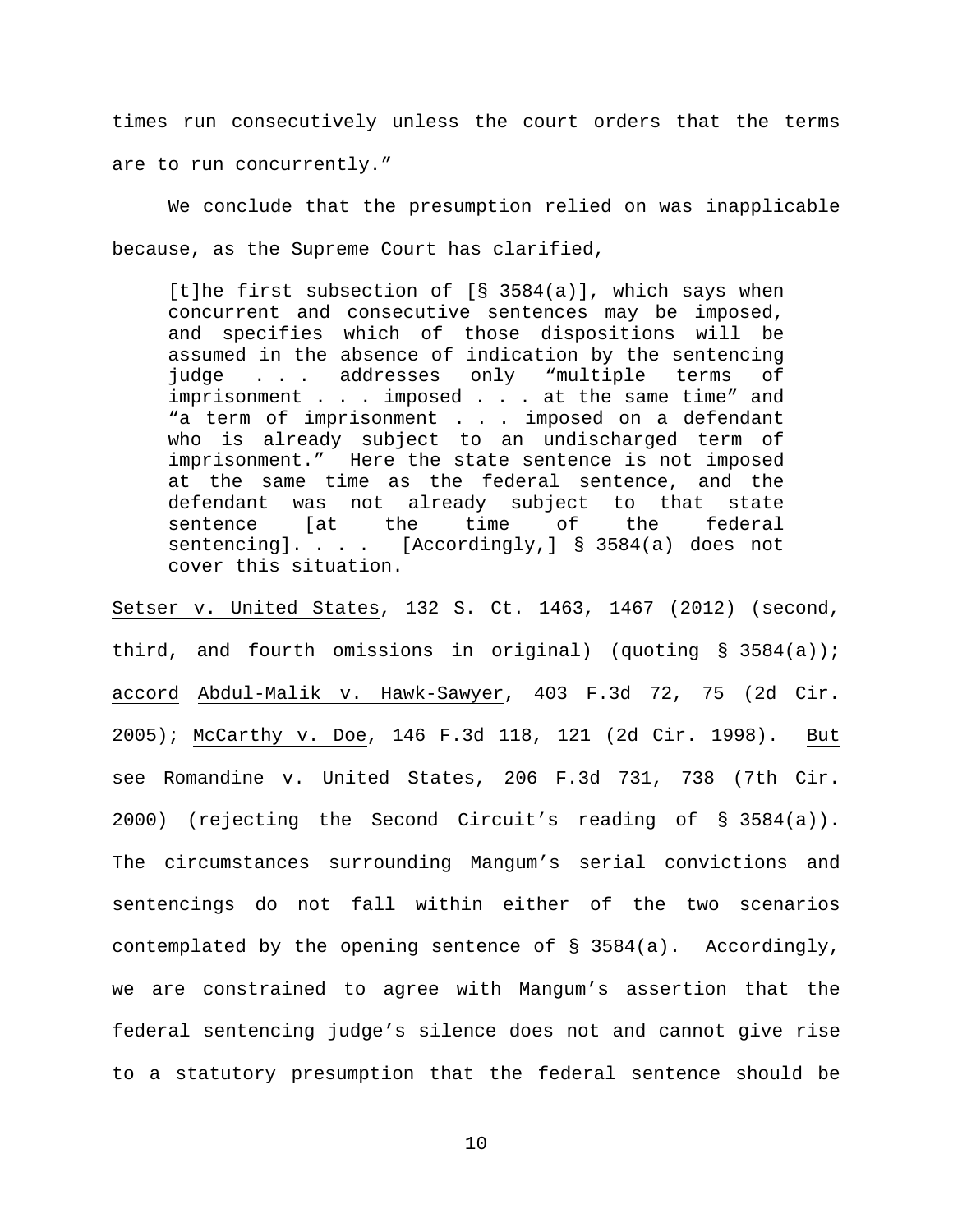deemed intended as a consecutive sentence to the later imposed state sentence. We reject the government's contention that the plain language of § 3584(a) creates a presumption, in any and all circumstances, that multiple terms of imprisonment will run consecutively unless expressly stated otherwise. See McCarthy, 146 F.3d at 122 ("Although our reading of the statute is based on its plain language and common sense, we note that the legislative history of § 3584(a) confirms our interpretation."); id. (discussing legislative history).

The clarity of the BOP's error is made even more plain by a second compelling consideration. At the time Mangum was sentenced in the North Carolina federal court in May 2007, a federal district judge in this circuit was powerless to impose a federal sentence to be served consecutively to a state sentence that had not yet been imposed. See United States v. Smith, 472 F.3d 222, 225 (4th Cir. 2006) ("The plain language of [§ 3584(a)] does not grant a district court authority to order that its sentence run consecutively to a future sentence."), abrogated in part by Setser, 132 S. Ct. at 1466, as stated in United States v. Obey, 790 F.3d 545, 549 (4th Cir. 2015). To be sure, Setser later resolved a circuit split in holding that, under § 3584(a), a district court "has authority to order that the federal sentence be consecutive to an anticipated state sentence that has not yet been imposed," see 132 S. Ct. at 1466.